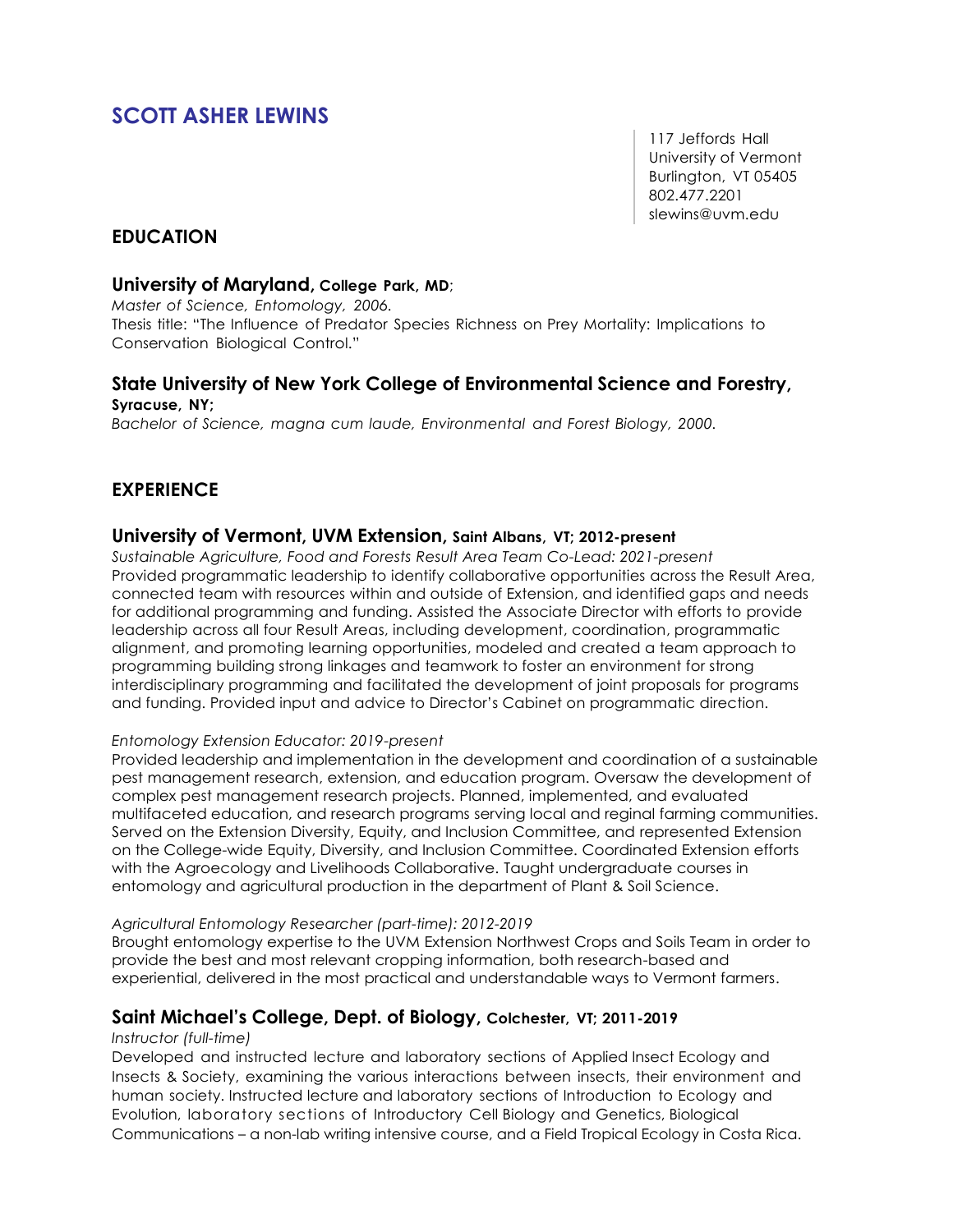## **University of Vermont, Plant & Soil Science Dept., Burlington, VT; 2007-2019**

*Research Affiliate in Agricultural Entomology (part-time): 2015-2019*

Collaborated with researchers in the Agroecology and Livelihoods Collaborative on Participatory Action Research projects focused on managing an emerging invasive pest of alliums and innovative approaches to managing existing pests on diversified vegetable farms in Vermont.

#### *Faculty (part-time): 2012-2016*

Lecturer for *A Bug's Life,* a non-majors biology course that introduces students to the world of insects and their impact on our everyday lives, from the food we eat to solving crimes.

*Insect Agroecology and Evolution Laboratory Manager and Research Technician: 2008-2011* Aided in the development and implementation of a research program in agroecology and sustainable pest management for a new faculty hire. Managed the day-to-day operations of the lab, including supervising undergraduate research technicians, providing technical assistance to graduate students and budget oversight. Contributed to the writing of multiple U.S. Department of Agriculture and National Science Foundation grants. Collected, managed and analyzed data on arthropods found in agricultural and unmanaged ecosystems

#### *Entomology Research Technician: 2007-2008*

Conducted research as part of U.S. Department of Energy grant studying the effects of climate change on ecosystems. As a member of a team of researchers studying a desert ecosystem in Moab, Utah, was responsible for characterizing the community of soil microarthropods found within the system. Duties consisted of extraction, identification, enumeration and preservation of mites and collembola found in the ecosystem and various statistical analyses, including multivariate analysis, on the community data gathered.

### **Norwich University, Dept. of Biology & Physical Ed., Northfield, VT; 2010-2011**

*Adjunct Faculty*

Instructed laboratory sections of Principles of Biology I, an introduction to biochemistry, cell biology, and human anatomy and physiology. Instructed laboratory sections of Principles of Biology II, which explores genetics, evolutionary theory, history and diversity of life on earth, and ecology. Instructed a laboratory section of Immunology, a course presenting the basic principles of immunology, including antigen/antibody characteristics, role of immune system in defense and disease, and applications of fundamental concepts in immunodiagnosis.

#### **University of Maryland, College Park, MD; 2005-2006**

#### *Graduate Teaching Assistant*

Instructed laboratory sections in Principles of Biology II, the first of three introductory biology courses offered, covering basic principles of biology with special emphasis on organismal, ecological and evolutionary biology.

#### **University of Maryland, College Park, MD; 2003-2006**

#### *Graduate Research Assistant*

Oversaw multiple concurrent laboratory and field studies in both agricultural and forest ecosystems. Duties included experimental design, data collection, statistical analysis, coordination of interns and design, setup and maintenance of equipment.

### **Washington Parks & People, Washington, DC; 2002-2003**

#### *Project Coordinator*

Coordinated ecological restorations of the 1.6 mile long Watts Branch Park in the Far Northeast, DC. Facilitated the work of over 1000 volunteers at the Josephine Butler Park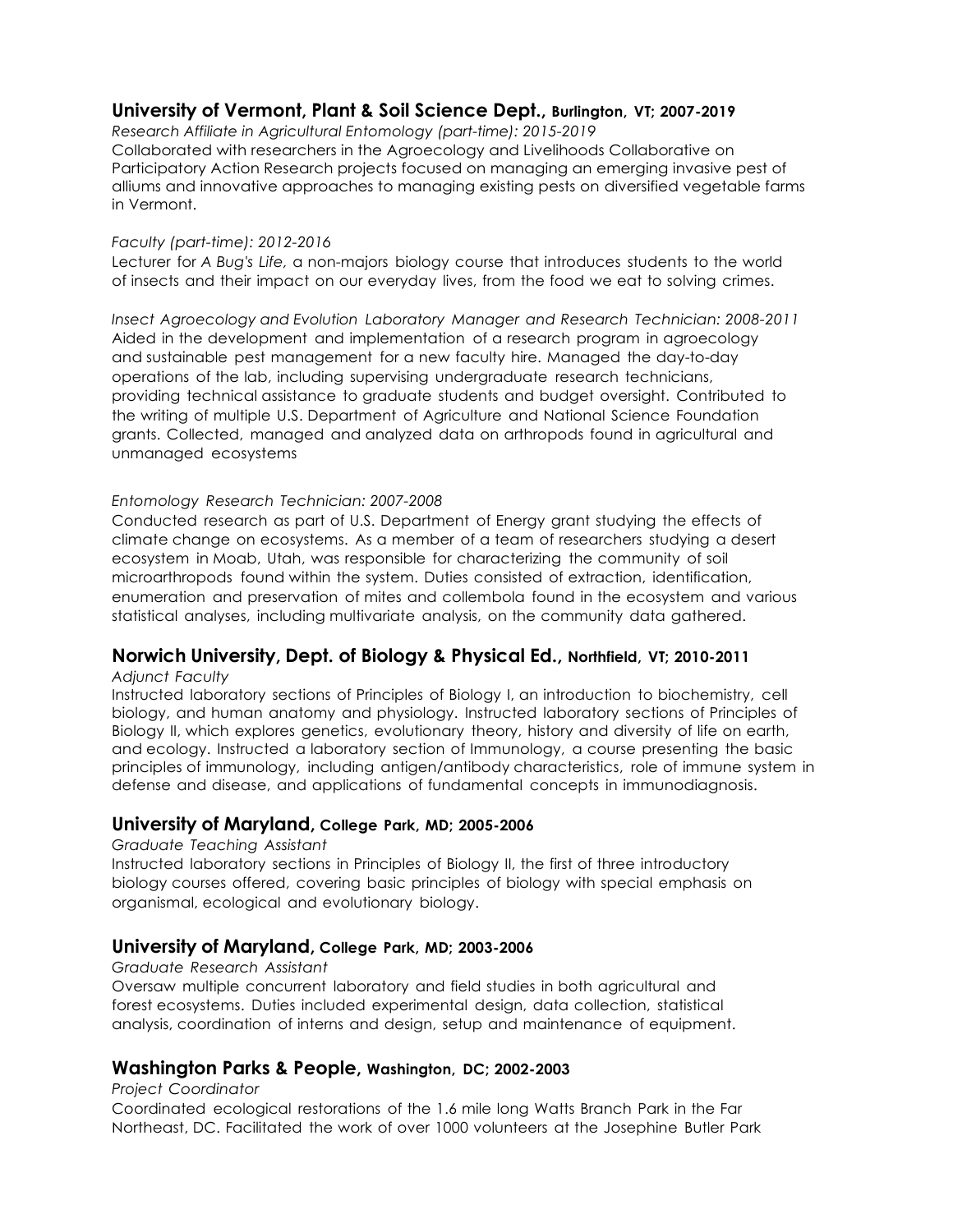Center and in various city parks. Communicated with, or delegated volunteers or community members to contact, city officials regarding park advocacy and park maintenance.

#### **United States Peace Corps, Morocco; 2001-2002**

*Volunteer - Environment Sector*

Collaborated with officials from the Ministry of Water and Forests on the creation of the new Eastern High Atlas National Park, for the protection of the Barbary sheep. Conducted environmental and health education lessons with the inhabitants of the park. Served as the regional Gender and Development (GAD) representative.

#### **San Jose Unified School District, San Jose, CA; 2001**

*High School Teacher* Developed lessons based on the California standard curriculum. Conducted lessons in Biology, Algebra, and Geography. Assisted special education teachers in the drafting IEPs and guided 12th grade students in the completion of independent health requirements.

## **GRANTS AWARDED**

Research and Extension Experiences for Undergraduates (AFRI Education and Workforce Development Program), 2021-2026 "Training and High-Impact Research Internships through Vermont Extension." PD, \$500,000

Partnership Grant Program (Northeast Sustainable Agriculture Research & Education), 2021-2023. "Field assessment of a novel behavioral disruptor for spotted wing Drosophila management in Northeastern berry crops." Co-PI with Victor Izzo, \$29,999

Research and Education Grant Program (Northeast Sustainable Agriculture Research & Education), 2020-2023. "Biological and Cultural Tactics for the Control of Wireworms in Root Crops." Co-PI with Victor Izzo, \$116,189

Research and Education Grant Program (Northeast Sustainable Agriculture Research & Education), 2019-2022. "Pre- and Post-Harvest Strategies for Leek Moth Control on Diversified Vegetable Farms." Co-PI with Victor Izzo, \$102,799

Innovations Grant Program (Northeast Sustainable Agriculture Research & Education), 2020-2023. "Attract-and-kill for sustainable striped cucumber beetle management." CoPI. \$180,375

Professional Development Grant Program (Northeast Sustainable Agriculture Research & Education), 2020-2023. "Developing technical skills of Service Providers in the Northeast to Assist Farmers with Sustainable Hemp Production." CoPI. \$185,370

Specialty Crop Block Grant Program (Vermont Agency of Agriculture, Food and Markets, USDA), 2020-2021. "Understanding the Risk Benefit of Brassica Cover Crops on Vegetable Farms in the Northeast." Key Personnel, \$47,584

Research and Education Grant Program (Northeast Sustainable Agriculture Research & Education), 2019-2022. "Biological Control of Corn Rootworm in Conventional and Organic Corn Production." Key Personnel. \$199,199

Specialty Crop Block Grant Program (Vermont Agency of Agriculture, Food and Markets, USDA), 2018-2020. "Using regionally adapted entomopathogenic nematodes as a biological control for Colorado potato beetle." Co-PD with Victor Izzo. \$40,563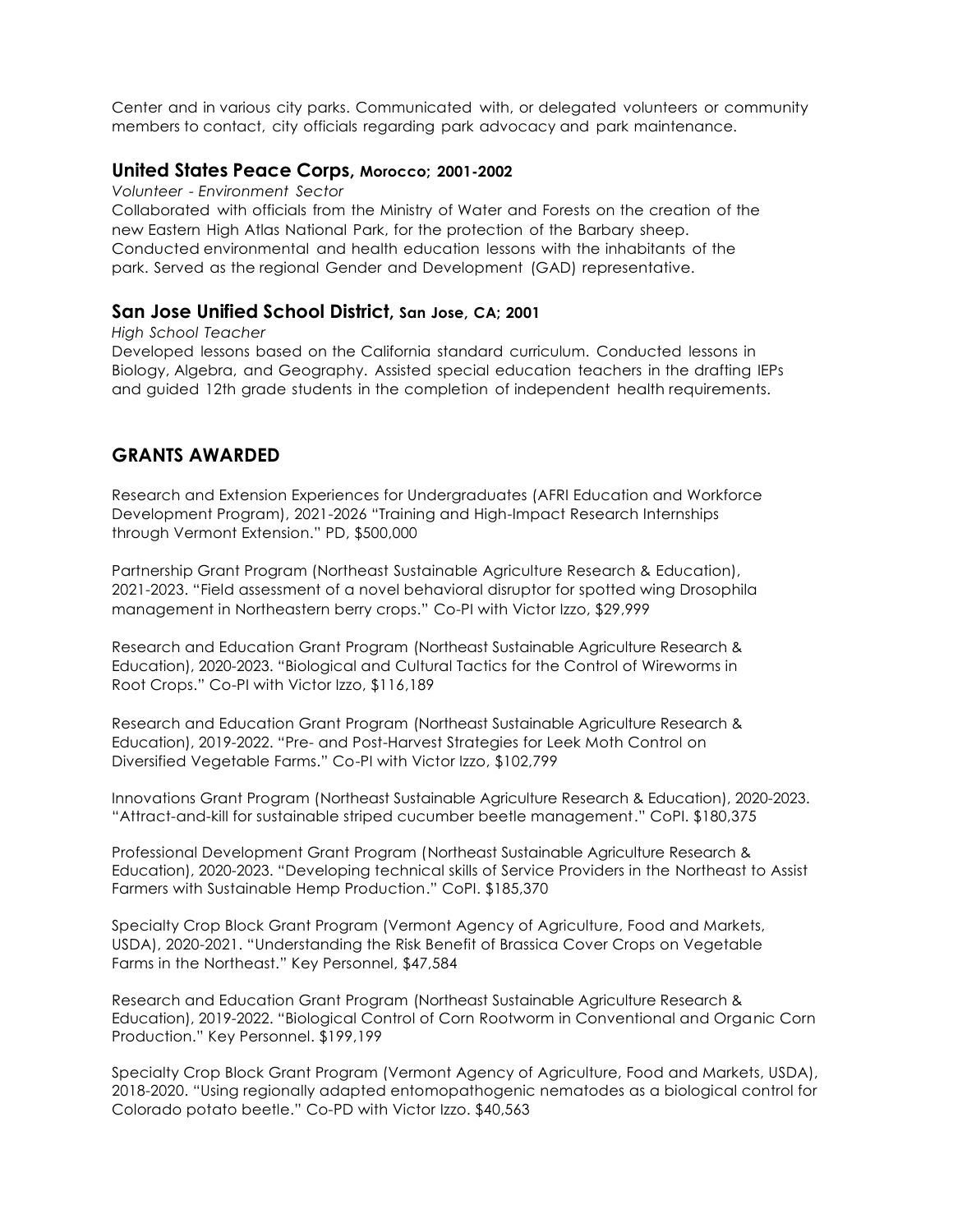Specialty Crop Block Grant Program (Vermont Agency of Agriculture, Food and Markets, USDA), 2017-2019. "Leek Moth Monitoring and Management Study." Co-PI with Victor Izzo. \$41,032

Partnership Grant Program (Northeast Sustainable Agriculture Research & Education), 2017-2018. "Application of regionally adapted nematodes for root maggot management. Co-PI with Victor Izzo. \$13,046

City Market Co-op Patronage Seedling Grant Program, 2017-2018. "Plugging a 'leek' in the local food system: Innovative strategies for managing the invasive leek moth." Co-PI with Victor Izzo. \$2,777

### **PUBLICATIONS**

**Lewins, S.A.**, Bruce, J., Darby, H.M. (in prep) Disease and Insect Pests of Industrial Hemp in the Northeastern U.S. *Frontiers in Agronomy.*

Calderwood, L., **S.A. Lewins**, H. Darby. 2015. Survey of Northeastern hop (*Humulus lupulus*) pests and their natural enemies. J*ournal of Integrated Pest Management* 6(1): 18-32.

Moreno, C.R., **S.A. Lewins**, and P. Barbosa. 2010. Influence of relative abundance and taxonomic identity on the effectiveness of generalist predators as biological control agents. Biological Control, 52, pp. 96-103.

Neher, D. A., **S.A. Lewins**, T. R. Weicht and B. J. Darby. 2009. Microarthropod communities associated with biological soil crusts in the Colorado Plateau and Chihuahuan deserts. Journal of Arid Environments, 73, pp. 672-677.

### **ORAL PRESENTATIONS**

**Lewins, S.A.** 2021. An assessment of insect pests found in New England industrial hemp in 2020. Hemp Entomology in the Northeast, Symposium at Entomological Society of America Eastern Branch Meeting, Virtual.

**Lewins, S.A.** 2021 A survey of disease and insect pests found on Northeastern industrial hemp in 2020. University of Vermont Extension Industrial Hemp Conference, Virtual.

**Lewins, S.A.** and V. Izzo. 2019. Strategies and Opportunities in Leek Moth Management. New England Vegetable and Fruit Conference; Manchester, NH.

Izzo, V. and **S.A. Lewins**. 2019. Our onions are crying: Pre- and post-harvest tactics for the management of leek moth, *Acrolepiosis assectella*. Entomological Society of America Annual Meeting; St. Louis, MO.

**Lewins, S.A.** and V. Izzo, 2019. (Biological) Agents of Change: Managing Natural Enemies for Sustainable Pest Control. NOFA Vermont 37th Annual Winter Conference, Burlington VT.

Hazelrigg, A., V. Izzo, **S.A. Lewins**. 2019. Disease and Pest Problems. NOFA Vermont 37th Annual Winter Conference, Burlington VT.

Motyka, C. and **S. Lewins**. 2019. Hemp Pest Management. University of Vermont Extension Industrial Hemp Conference, Burlington, VT.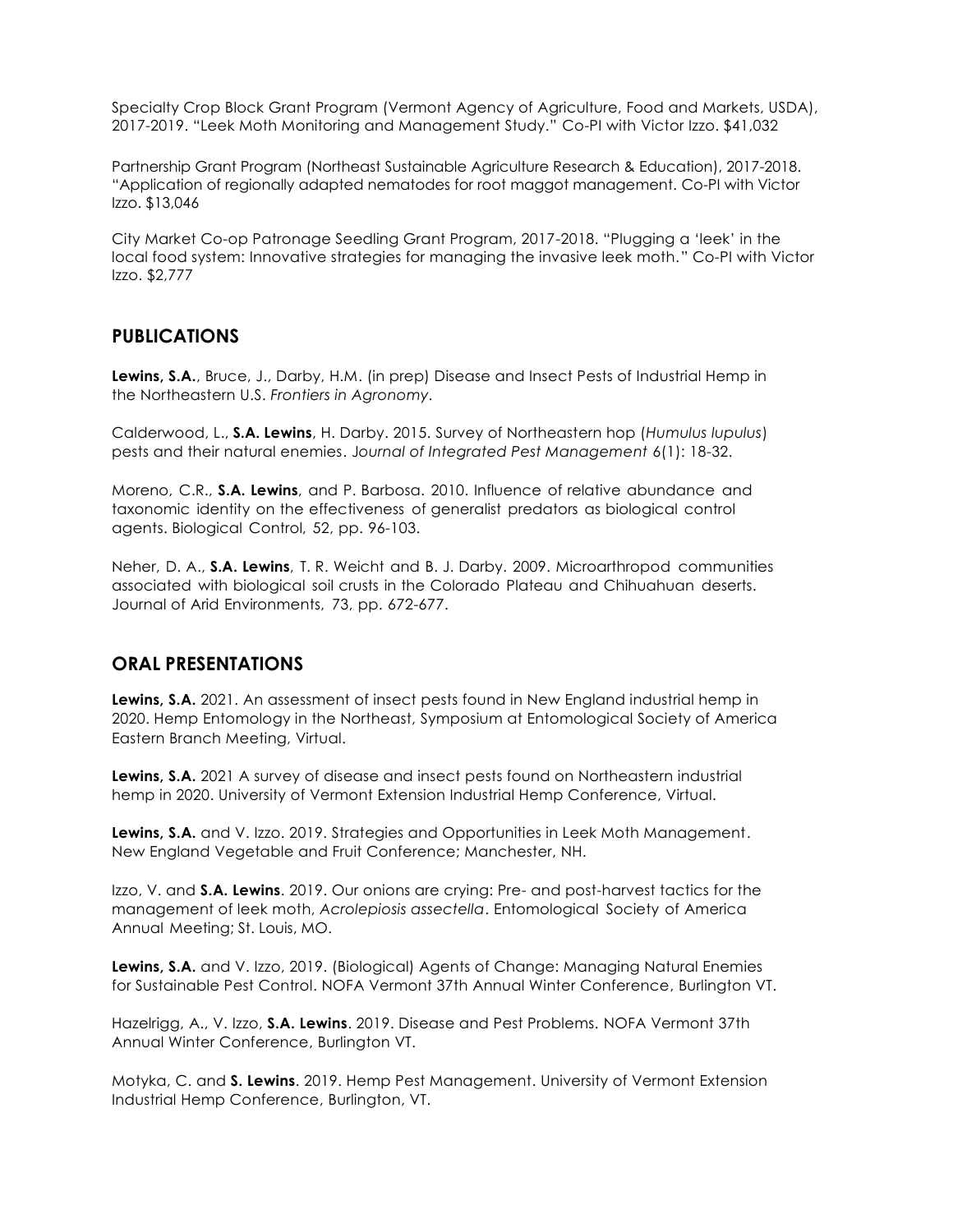**Lewins, S.A.,** and V. Izzo. 2018. Locally adapted entomopathogenic nematodes for longterm sustainable pest management in vegetable agroecosystems. Entomological Society of America Annual Meeting; Denver, CO.

**Lewins, S.A.** and V. Izzo, 2018. Getting more from your beneficial nematodes. NOFA Vermont 36th Annual Winter Conference, Burlington VT.

**Lewins, S.A.** 2018. Basics of pest ID and IPM. 9th Annual University of Vermont Extension Winter Hops Conference, Burlington, VT.

Izzo, V. and **S.A. Lewins.** 2017. Garlics and onions and leeks, oh no! Monitoring and management of the invasive leek moth, *Acrolepiopsis assectella*. Entomological Society of America Annual Meeting; Denver, CO.

Hazelrigg, A., V. Izzo, **S.A. Lewins**. 2017. Disease and Pest Problems. NOFA Vermont 35th Annual Winter Conference, Burlington VT.

**Lewins, S.A.**, J. Cubins, L. Calderwood. 2017. Basics of pest ID and IPM. 8th Annual University of Vermont Extension Winter Hops Conference, Burlington, VT.

**Lewins, S.A.,** V. Izzo. 2016. Developing Sustainable Pest Management tactics for the Invasive Leek Moth. NOFA Vermont 34th Annual Winter Conference, Burlington VT.

**Lewins, S.A.**, V. Izzo, M. Seto. 2015. The leek moth invasion: A monitoring program detailing the current and potential distribution of leek moth within Vermont and New York. Entomological Society of America Annual Meeting; Minneapolis, MN.

**Lewins, S.A.**, L. Calderwood. 2015. Vermont Hops Statewide Scouting and Integrated Pest Management Options. 6th Annual University of Vermont Extension Winter Hops Conference, Burlington, VT.

Calderwood, L., **S.A. Lewins**, C. Burke, H. Darby. 2014. What Hops in a Hopyard? 5th Annual University of Vermont Extension Winter Hops Conference, Burlington, VT. Darby, H., R. Madden, **S.A. Lewins**. 2013. Varietal Evaluations, Pests, Fertility, and Cover Crops in Vermont Hops. 4th Annual University of Vermont Extension Winter Hops Conference, Essex, VT.

Chen, Y.H., **S.A. Lewins**, G.A. Langellotto. 2008. What value do forests have for pest control in agroecosystems? Entomological Society of America Annual Meeting; Reno NV.

Moreno, C.R., **S.A. Lewins**, P. Barbosa. 2008. The Influence of Relative Abundance and Taxonomic Identity on the Effectiveness of Generalist Predators as Biological Control Agents. Entomological Society of America Pacific Branch Annual Meeting; Napa, California.

**Lewins, S.A.**, P. Barbosa. 2007. The Influence of Predator Species Richness on Prey Mortality: Implications to Conservation Biological Control. University of Vermont Department of Plant and Soil Science Seminar Series; Burlington, VT.

**Lewins, S.A.**, P. Barbosa. 2006. The Influence of Predator Species Richness on Prey Mortality: Implications to Conservation Biological Control. University of Maryland Department of Entomology Colloquium Series; College Park, MD.

**Lewins, S.A.**, C.R. Moreno, P. Barbosa. 2006. The Influence of Predator Species Richness on Prey Mortality: Implications to Conservation Biological Control. Entomological Society of